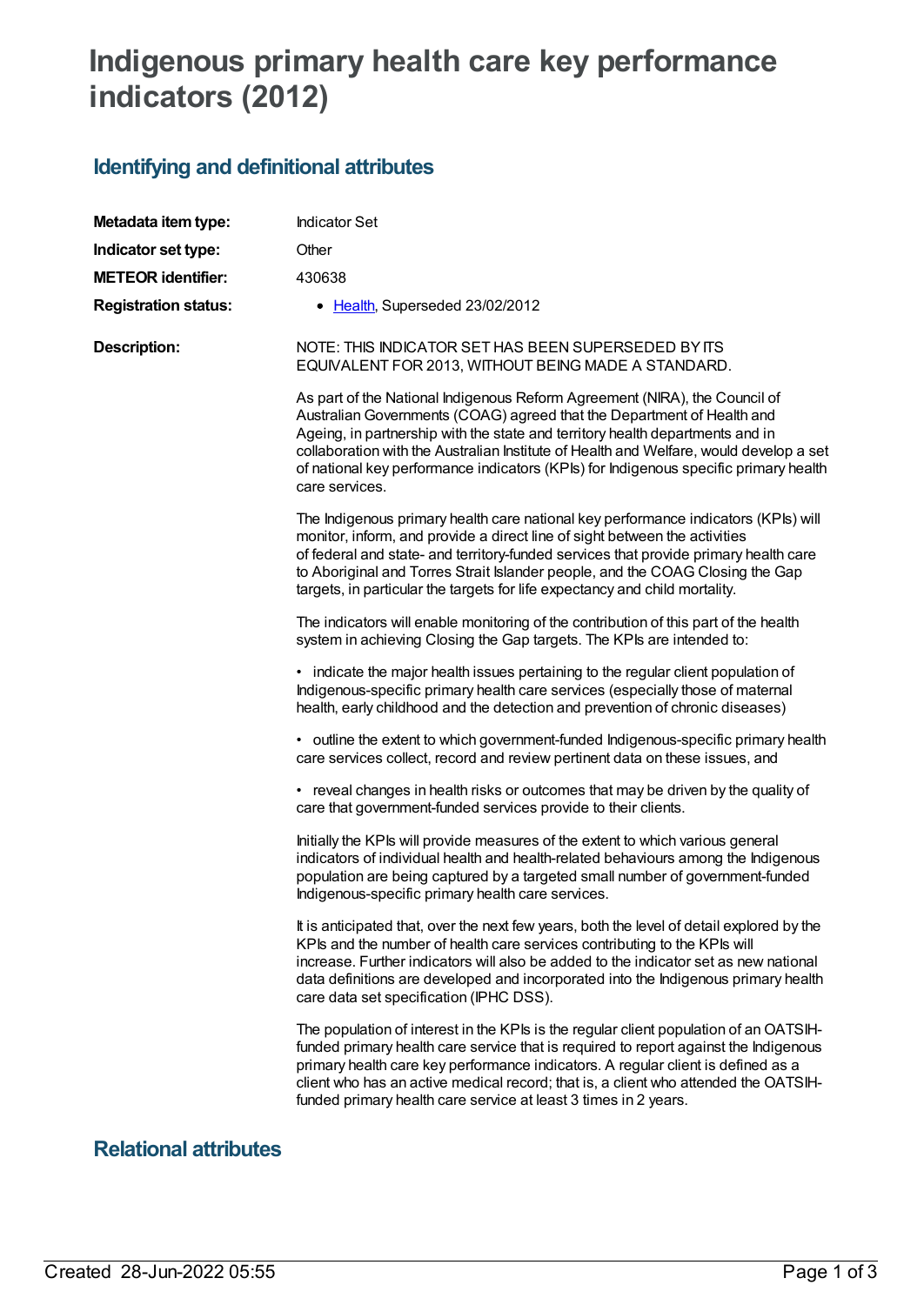| <b>Related metadata</b><br>references:      | See also <b>Indigenous primary health care DSS 2012-14</b>                                                                                                                                                             |
|---------------------------------------------|------------------------------------------------------------------------------------------------------------------------------------------------------------------------------------------------------------------------|
|                                             | • Health, Superseded 21/11/2013<br>• Indigenous, Superseded 21/11/2013                                                                                                                                                 |
|                                             | Has been superseded by <b>Indigenous primary health care key performance</b><br>indicators (2013)                                                                                                                      |
|                                             | • Health, Superseded 21/11/2013<br>• Indigenous, Superseded 21/11/2013                                                                                                                                                 |
| Indicators linked to this<br>Indicator set: | Indigenous primary health care: PI01a-Number of Indigenous babies born within the<br>previous 12 months whose birth weight has been recorded, 2012<br>Health, Superseded 22/02/2012                                    |
|                                             | Indigenous primary health care: PI01b-Proportion of Indigenous babies born within<br>the previous 12 months whose birth weight has been recorded, 2012<br>Health, Superseded 23/02/2012                                |
|                                             | Indigenous primary health care: PI03a-Number of regular clients who received an<br>MBS Health Assessment for Aboriginal and Torres Strait Islander People (MBS<br>Item 715), 2012<br>Health, Superseded 23/02/2012     |
|                                             | Indigenous primary health care: PI03b-Proportion of regular clients who received an<br>MBS Health Assessment for Aboriginal and Torres Strait Islander People (MBS<br>Item 715), 2012<br>Health, Superseded 23/02/2012 |
|                                             |                                                                                                                                                                                                                        |
|                                             | Indigenous primary health care: PI05a-Number of regular clients with Type II<br>diabetes who have had an HbA1c measurement result recorded, 2012<br>Health, Superseded 23/02/2012                                      |
|                                             | Indigenous primary health care: PI05b-Proportion of regular clients with Type II<br>diabetes who have had an HbA1c measurement result recorded, 2012<br>Health, Superseded 23/02/2012                                  |
|                                             | Indigenous primary health care: PI06a-Number of regular clients with Type II<br>diabetes whose HbA1c measurement result was within a specified level, 2012<br>Health, Superseded 23/02/2012                            |
|                                             | Indigenous primary health care: PI06b-Proportion of regular clients with Type II<br>diabetes whose HbA1c measurement result was within a specified level, 2012<br>Health, Superseded 23/02/2012                        |
|                                             | Indigenous primary health care: PI07a-Number of regular clients with a chronic<br>disease who have received a GP Management Plan (MBS Item 721), 2012<br>Health, Superseded 23/02/2012                                 |
|                                             | Indigenous primary health care: PI07b-Proportion of regular clients with a chronic<br>disease who have received a GP Management Plan (MBS Item 721), 2012<br>Health, Superseded 23/02/2012                             |
|                                             | Indigenous primary health care: PI08a-Number of regular clients with a chronic<br>disease who have received a Team Care Arrangement (MBS Item 723), 2012<br>Health, Superseded 23/02/2012                              |
|                                             | Indigenous primary health care: PI08b-Proportion of regular clients with a chronic<br>disease who have received a Team Care Arrangement (MBS Item 723), 2012<br>Health, Superseded 23/02/2012                          |
|                                             | Indigenous primary health care: PI09a-Number of regular clients whose smoking<br>status has been recorded, 2012<br>Health, Superseded 23/02/2012                                                                       |
|                                             | Indigenous primary health care: PI09b-Proportion of regular clients whose smoking<br>status has been recorded, 2012<br>Health, Superseded 23/02/2012                                                                   |

Indigenous primary health care: [PI12a-Number](https://meteor.aihw.gov.au/content/432455) of regular clients who are classified